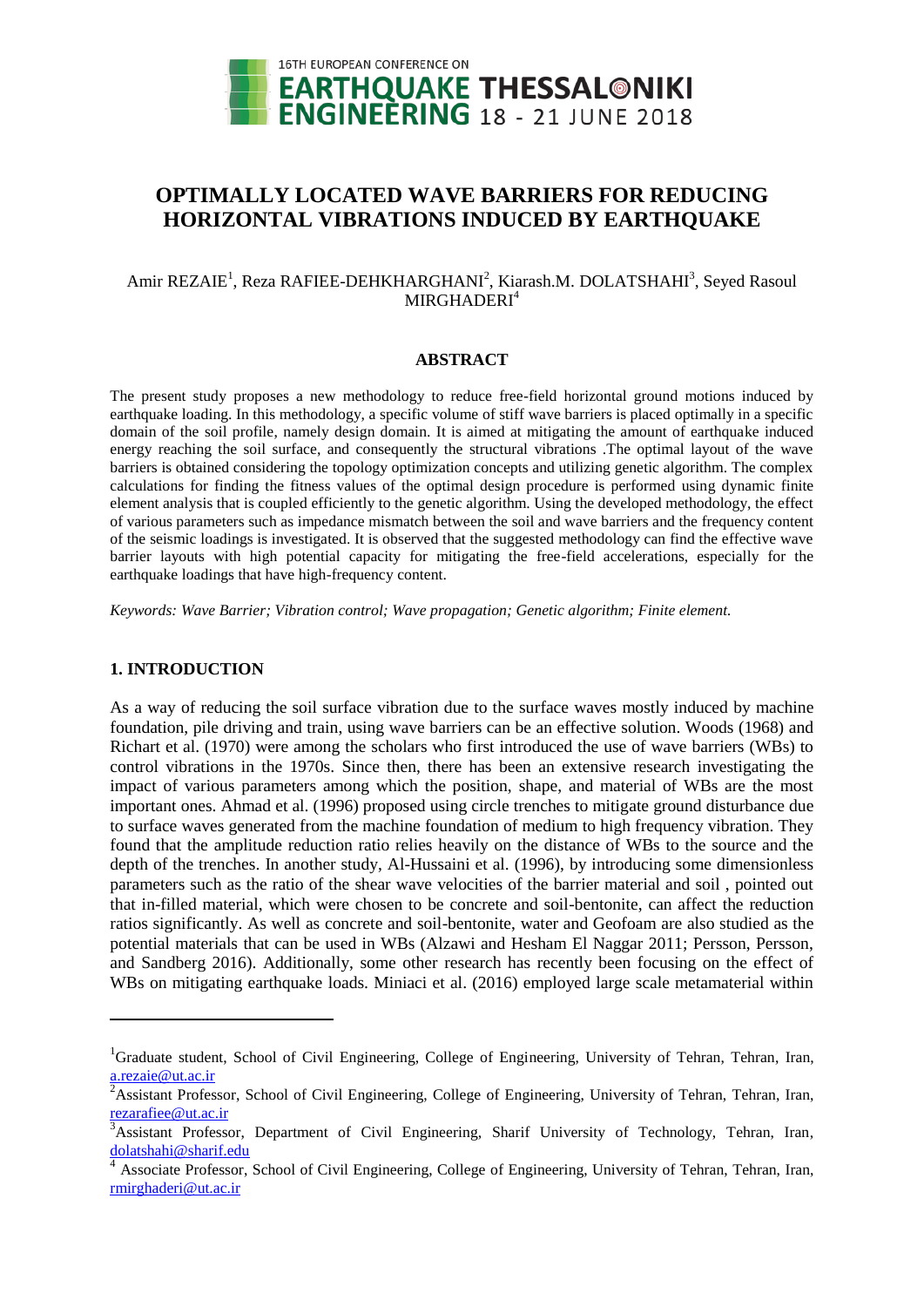the ground to protect structures from the bulk and surface waves due to earthquakes. Flora et al. (2016) and Lombardi et al. (2015) utilized soft WBs under a foundation to screen the vibrations. They made the case that by increase of impedance mismatch between the soft WBs and surrounding soil medium, higher reduction ratios could be achieved.

Finding the optimum position layout of WBs within the soil domain could be categorized in the field of topology optimization. More and more studies are being conducted to find the optimum layout of some stiff or soft material in the design domain. Van hoorickx et al. (2016) obtained different patterns of stiff inclusions within the soft domain under the variety of frequencies. They first defined the insertion loss expression and then by gradient base approach, found the optimum patterns. In another study, Jensen (2007) investigated the efficacy of replacing some parts of the design domain with specific materials in order to scatter and absorb the incoming waves. Furthermore, as a way of conducting topology optimization, Genetic Algorithm optimization (GA) can be utilized (Hajela, Lee, and Lin 1993). In this context, Rafiee-Dehkharghani et al. (2015) found the optimum positions and diameters of some circular holes in a rectangular plate, which was loaded at one side and clamped at the other side. Rafiee-Dehkharghani et al. (2014) proposed the optimum multi-layered stress wave attenuators under impulse loading. They developed a coupled GA-FE procedure to obtain the optimal layer thickness and material properties.

In the present study, the capability of optimally located concrete WBs is explored for the purpose of reducing the vibrations induced by body waves generated due to earthquakes. The soil profile, which at the specific presumed depth rested on the bedrock, is taken as the design domain in which the concrete blocks are to be injected. The major aim of the investigation is reducing the mean horizontal acceleration of a specific region/zone at top of the soil surface. The soil deposit and the WBs are discretized into a finite mesh of elements using finite element (FE) software ABAQUS, which is coupled with MATLAB to employ GA toolbox. The optimum layouts are first found in the frequency domain and then the efficiency of obtained patterns is verified in the time domain using Ricker wavelet (Ricker 1943, 1944).

# **2. FINITE ELEMENT MODELING**

As illustrated in Figure. 1, the soil medium is presumed to be an infinite horizontal deposit resting on a rigid bedrock at the given depth of 50 m; and the design domain along with the protected area are determined. The soil medium is assumed to be an elastic matrix with the constant damping ratio of two percent, which is the damping ratio of most various kinds of soil at lower level of shear strain (Towhata 2008). In other words, variable damping ratio of the soil with respect to the shear strain has not been taken into account, for the primary objective of the paper is to explore the mitigating capacity of the wave barriers by their presence in optimal location and making high impedance mismatch with the surrounding soil medium. Furthermore, shear modulus of the soil deposit is supposed to change in terms of depth according to Gazetas (1982). Since the matrix is elastic, the shear modulus and Young's modulus at every depth can be specified. Table. 1 shows the corresponding Young's modulus, mass density, and Poisson's ratio of each sub-layer of 5 meters depth. Concrete, with E=2e10 Pa,  $p=2400 \text{ kg/m}^3$  and  $v=0.2$  is utilized as the material properties of the inclusions (wave barriers). Both matrix and inclusions are modeled using four-node plane strain elements with reduced integration (element CPE4R from ABAQUS element library).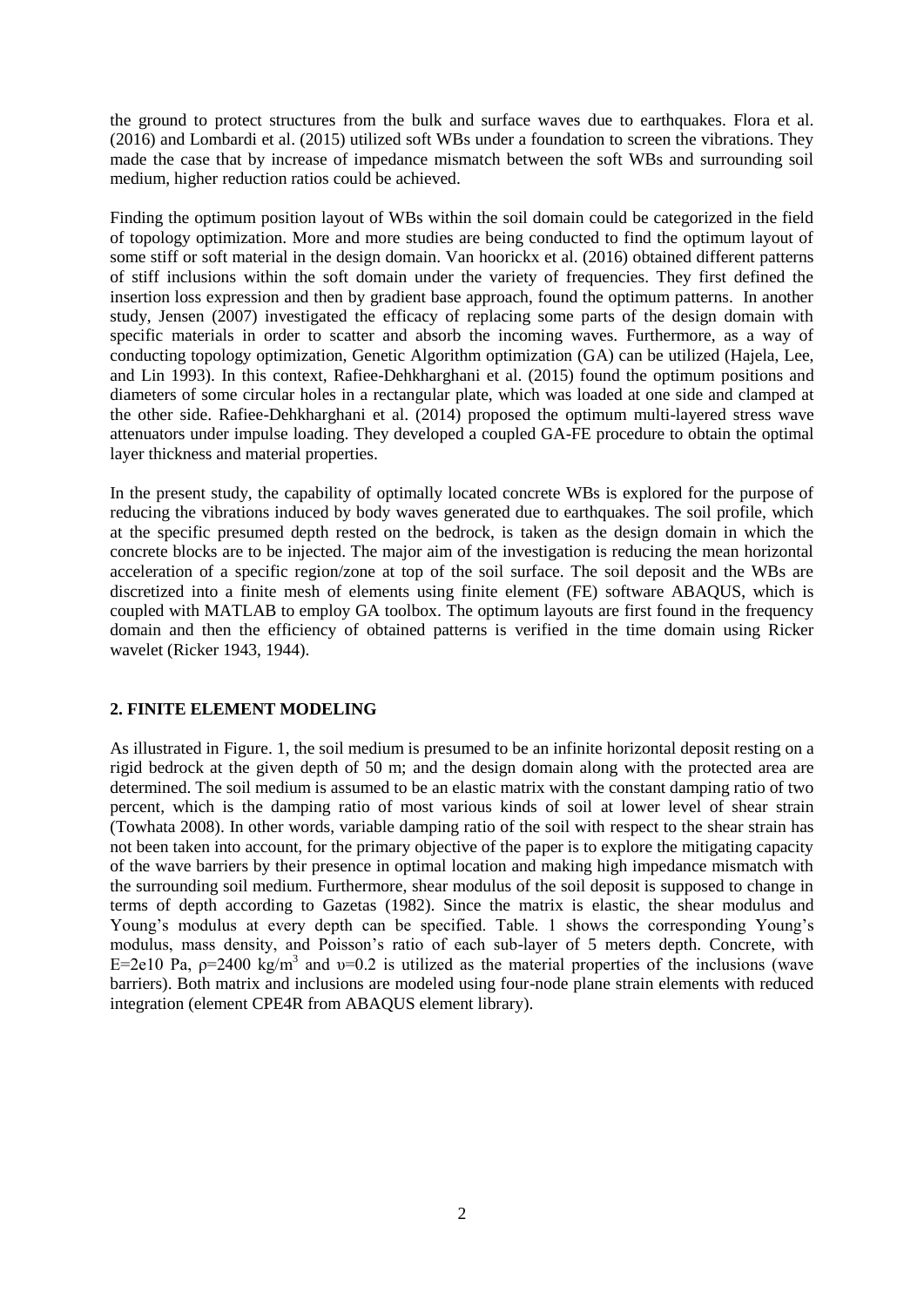| z(m)      | E(Mpa) |
|-----------|--------|
| $0 - 5$   | 42.4   |
| $5-10$    | 59.1   |
| $10 - 15$ | 78.8   |
| $15-20$   | 101.1  |
| 20-25     | 126.4  |
| $25 - 30$ | 154.4  |
| 30-35     | 185.2  |
| $35 - 40$ | 218.8  |
| 40-45     | 255.1  |
| 45-50     | 294.4  |

Table 1. Mechanical Properties of Sub-layers

As the incoming waves impinge upon the wave barriers, some portion of the wave is either refracted or reflected. Thus, Lysmer-Kuhlemeyer type of boundary conditions (Lysmer and R. L Kuhlemeyer 1969) should be used in both sides of the model. Moreover, these boundaries must be placed at a specific distance from the middle of the soil medium (Roesset and Ettouney 1977). In the present paper, the horizontal dimension of the soil profile is 20 times of the depth of the bedrock, and in ABAQUS, CINPE4 elements, four-node continuum plane strain infinite element, are used to absorb the outgoing P- and S-waves. The damping constants of Lysmer-Kuhlemeyer boundaries are determined as follows (Equations 1 and 2):

$$
C_P = \rho c_p A \tag{1}
$$

$$
C_S = \rho c_S A \tag{2}
$$

in which  $\vec{A}$  is the corresponding area of each node and compressional and shear wave velocities are  $c_p = \sqrt{E(1 - v)/(\rho(1 + v)(1 - 2v))}$  and  $c_s = \sqrt{E/(2\rho(1 + v))}$ , respectively.



<span id="page-2-0"></span>Figure 1. FE Details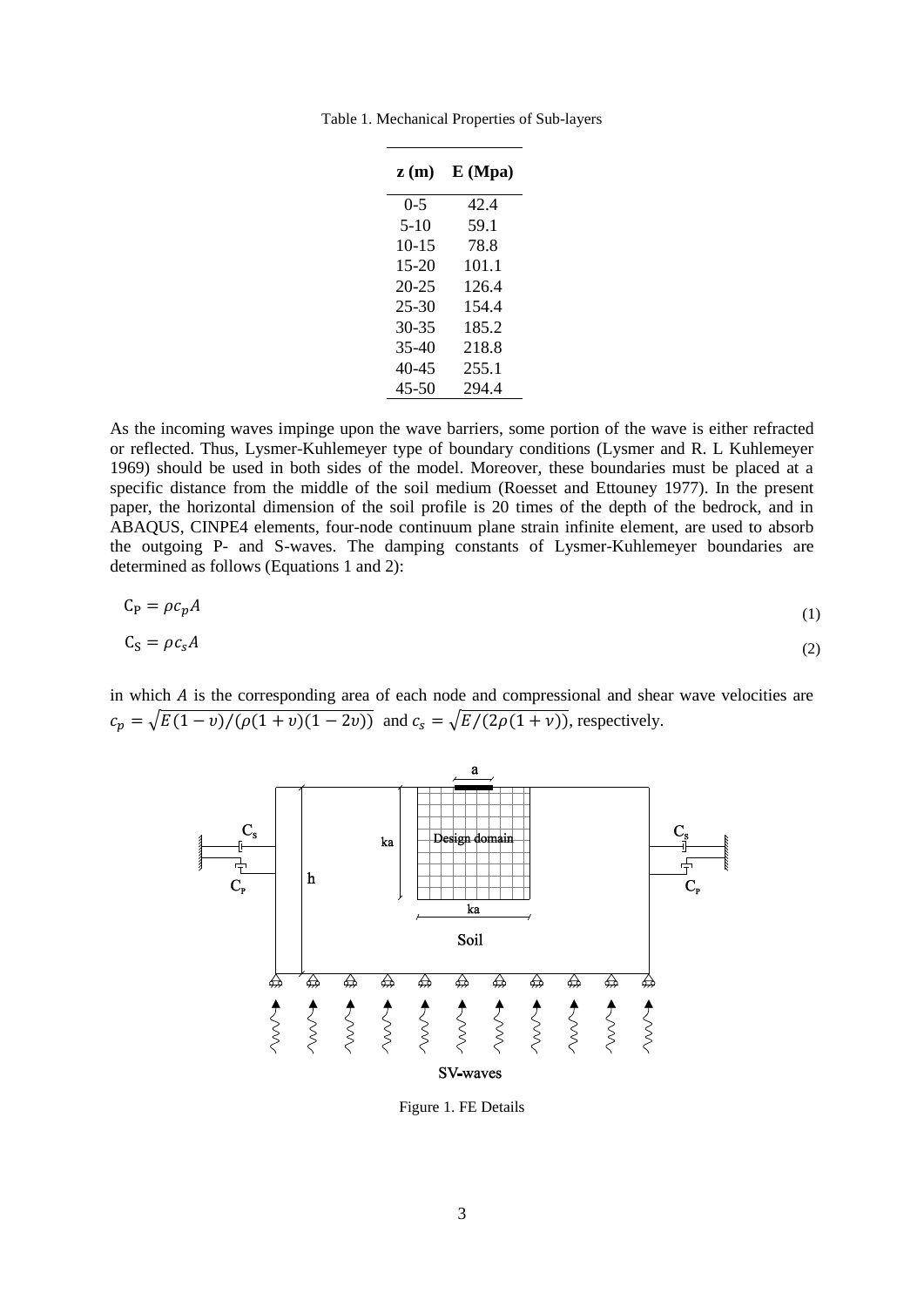#### *2.1 Model verification*

Gazetas (1982) has solved the one dimensional horizontal equation of motion analytically with variable shear modulus (Equation 3):

$$
\rho \frac{\partial^2 u}{\partial t^2} = \frac{\partial}{\partial z} \left( G \frac{\partial u}{\partial z} \right) \tag{3}
$$

In a soil profile rested on a rigid bedrock, the shear stress at the free surface and the horizontal displacement at the base is zero (Equations 4 and 5):

$$
u(H,t) = 0 \tag{4}
$$

$$
G(z)\frac{\partial u(z,t)}{\partial z}\bigg|_{z=0} = 0\tag{5}
$$

The variation of the shear wave velocity with respect to the depth is assumed to be linear, i.e.  $c(z) = c_{s0}(1 + bz)$  in which  $c_{s0}$  is shear wave velocity at the surface of the soil, the transfer function relating the horizontal displacement of the bottom and top of the soil deposit thus can be obtained by (Equation 6):

$$
TF = \frac{2q}{(-0.5 + q)(1 + bH)^{-0.5 - q} + (0.5 + q)(1 + bH)^{-0.5 + q}}
$$
(6)

in which  $q = \sqrt{0.25 - \omega^2/c_{0s}^2}$   $h^2(1 + 2i\xi_s)$ , where  $\xi_s$  is damping ratio and  $\omega$  is circular frequency of the harmonic excitation . A good agreement between the results of FE simulation and the solution proposed by Gazetas (1982) can be seen in [Figure](#page-4-0) 2.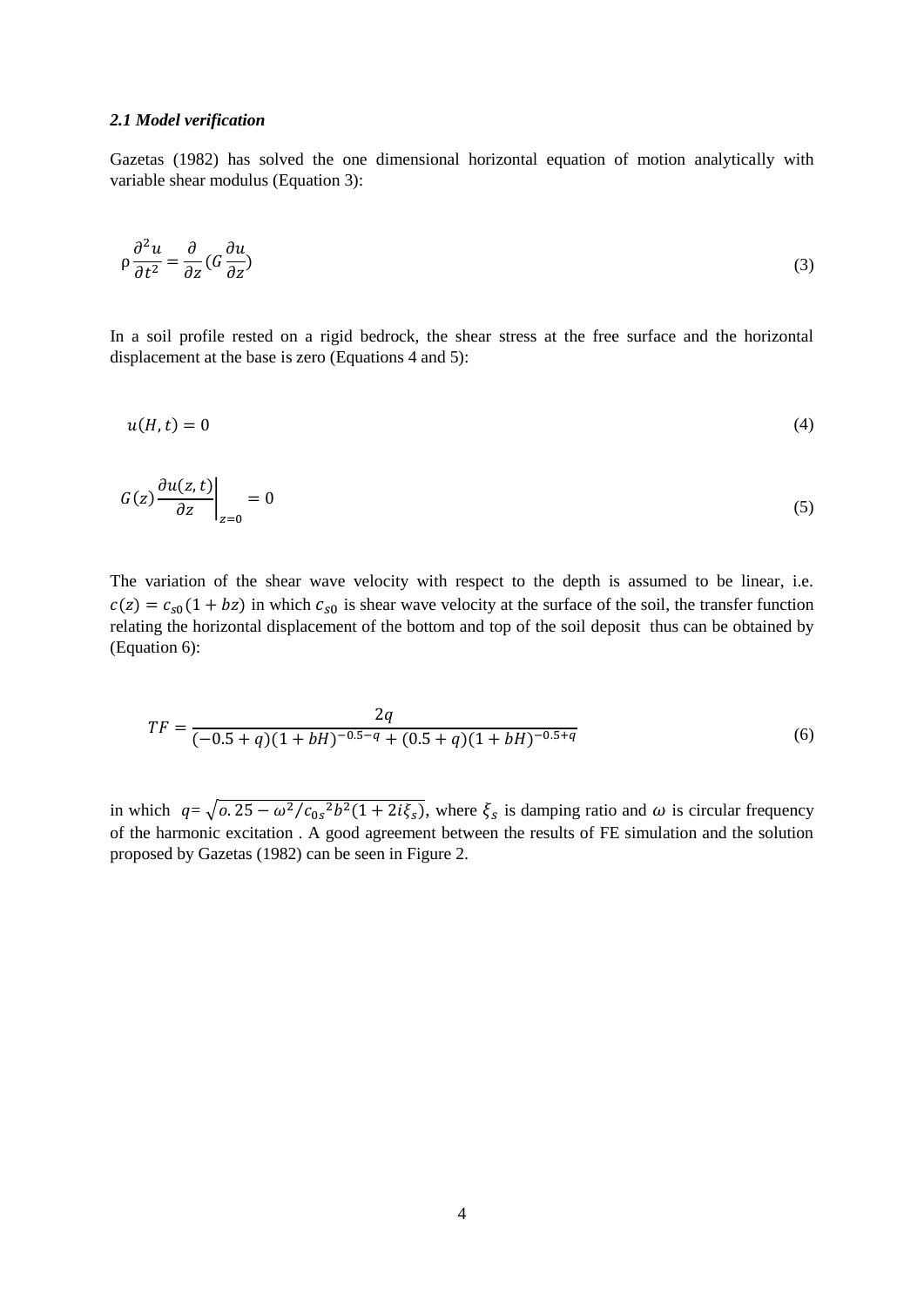

Figure 2. Comparison between Gazetas solution (Gazetas 1982) and FE results.

## <span id="page-4-0"></span>**3. METHODOLOGY**

In the present study, the optimum pattern of WBs is first determined under harmonic excitation for a specific range of frequencies in the frequency domain, and the capability of the optimally located WBs is then explored in the time domain. As long as the predominant frequency of many earthquake loadings, specifically the horizontal component, is lower than 5 Hz, the optimization procedure has been conducted for the frequency range of 0.01-5 Hz.

As represented in [Figure](#page-2-0) 1, the design domain in which the WBs are to be inserted is presumed to be a square part of the soil medium with the dimension of  $ka$  where  $k$  is a constant and  $a$  stands for the width of the area to be protected. Another part of an optimization problem is specifying the optimization function that here is defined as (Equation 7)::

$$
F = TF_i \qquad \text{for} \quad i = 1, n \tag{7}
$$

where,  $TF$  is transfer function at the natural frequencies of the soil deposit. The main reason behind considering such a definition for optimization function is that at the natural frequencies of the soil deposit, maximum amplification occurs, thus it is of value to reduce the amplifications at these specific frequencies.

Other parameters that must be defined are the solution space and constraints. In this paper, the design domain is considered to be a square with the dimensions of  $ka \times ka$ , where  $k = 3$  and  $a = 10$  m. Moreover, the maximum number of WB blocks of the dimensions  $2 \times 2 m^2$  is supposed to be 20. Since the problem is symmetric with respect to the middle vertical axis [\(Figure](#page-5-0) 3), only half of the solution space is considered in the optimum design procedure, and then the obtained layout of WBs is mirrored with respect to the vertical axis of symmetry.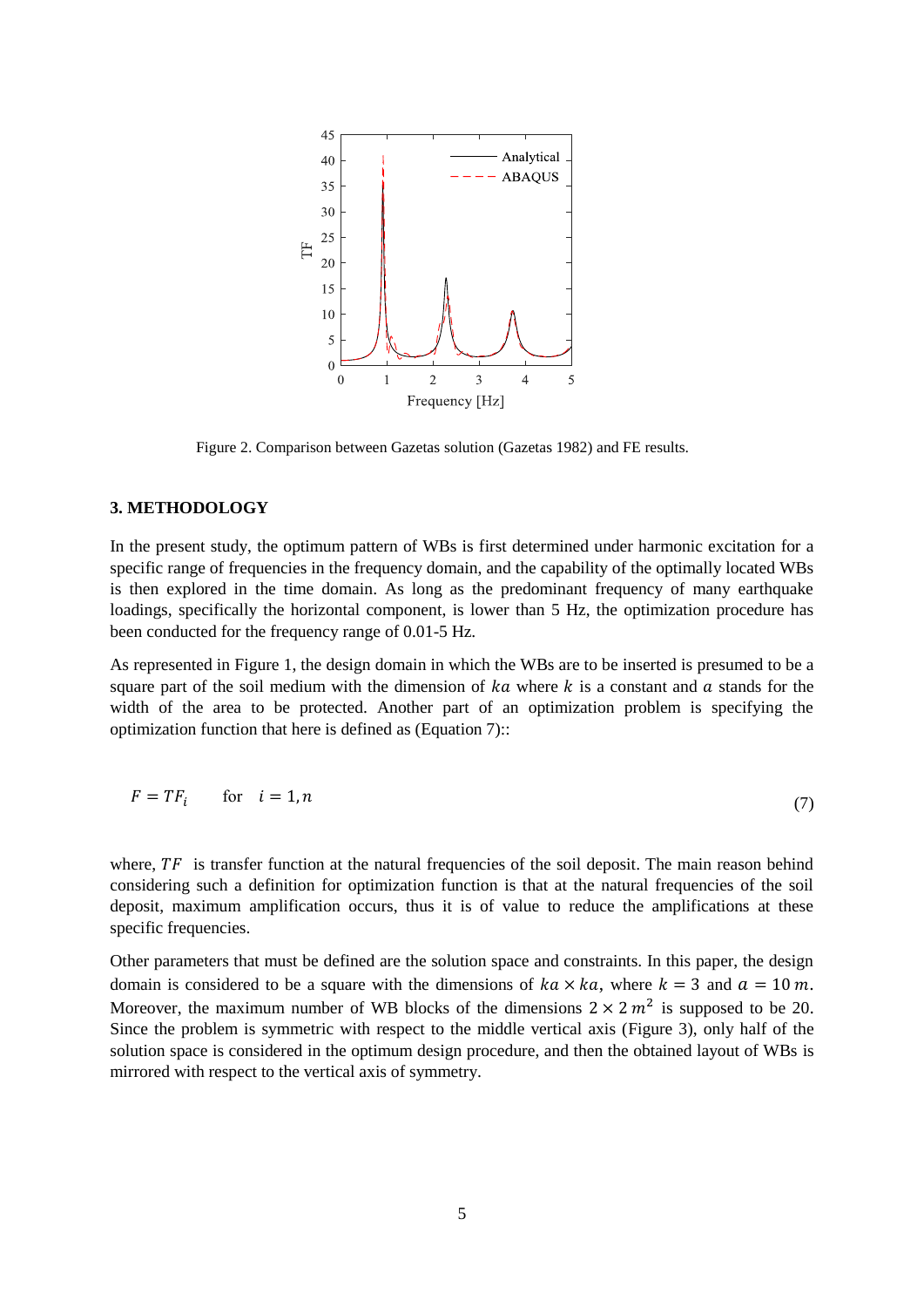

Figure 3. Solution Space

<span id="page-5-0"></span>Scripting with Python language in ABAQUS (2014) is employed to assign the WBs material to the proposed area by GA during each generation. Besides, the python script runs the model and reads the results from the FE output file (with .odb extension) and send them to the GA code. At the final stage, when the convergence criteria is met, the optimum pattern of WBs is then reported by GA.

After finding the layout of WBs at each frequency, it is necessary to explore the obtained solution efficacy in the time domain. To this end, the excitation is presumed to be Ricker wavelet with various predominant frequency. The Ricker wavelet is the solution of Stokes differential equation (Ricker 1943, 1944) by considering the effect of Newtonian viscosity, thus it could be indicative of seismic waves (Wang 2015). The Ricker wavelet in the time domain is written as (Equation 8):

$$
r(t) = \left(1 - \frac{1}{2}\omega_p^2(t - t_0)^2\right) \exp\left[-\frac{1}{4}\omega_p^2(t - t_0)^2\right]
$$
\n(8)

where  $\omega_p$  is the predominant circular frequency of the excitation and  $t_0$  is the time when the maximum normalized amplitude occurs. [Figure](#page-5-1) 4 illustrates a typical Riker wavelet with the  $\omega_p$  =  $4\pi$  rad/s and  $t_0 = 1$  s.



Figure 4. Ricker Wavelet (with the predominant frequency of 2 Hz)

### <span id="page-5-1"></span>**4. RESULTS AND DISCUSSIONS**

In what follows, the results in the frequency domain are firstly pointed out and then the verification of the obtained patterns is investigated in the time domain. The natural frequencies of the soil deposit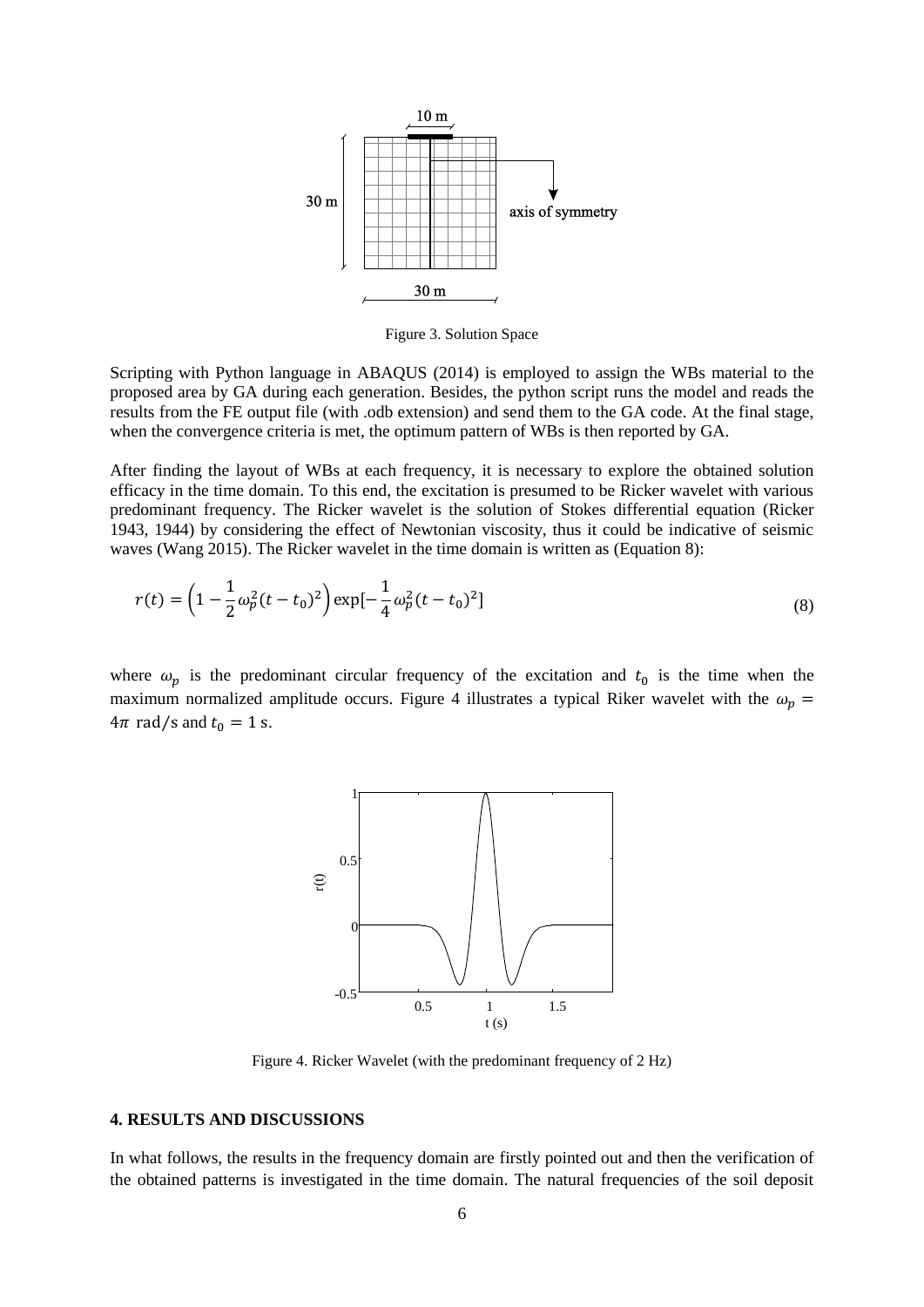with the heterogeneity rate of 2, those of which fall into the range of 0.01-5Hz, are 0.92 Hz, 2.32 Hz and 3.72Hz. Thus, three optimization problems are to be solved to determine the optimum layouts of WBs according to each natural frequency. [Figure](#page-2-0) 1 presents the position of WBs along with the analogy between the results of transfer functions in the models with (WWB) and without WBs (WOWB). Also, Table 2 summarizes the percentage of the transfer function reductions. It can be seen that by increase of the frequency of the load, the reduction ratios increase. This is due in part to the fact that by increase of the frequency of excitation the wavelengths become shorter and the ratios of WBs dimensions to the wavelengths of incoming waves are then larger, which in turn increases the efficiency of the WBs to mitigate and scatter the waves. In lower frequencies, the branched-shaped part of WBs tends to create 45 degree angle, which provides the maximum stiffness, with respect to the horizontal line. However, as the frequency of excitation increases, the wavelength decreases and more WBs are placed beneath the foundation to reflect the incoming waves and the other remained WBs are branched-shape with the angle of almost 45 degree.

#### Table 2. Transfer function reduction

|                    | <b>Transfer function</b> |                | <b>Reduction</b> $(\% )$ |
|--------------------|--------------------------|----------------|--------------------------|
| Frequency $(Hz)$ — | WOWB                     | WWB            |                          |
| 0.92               | 41.3                     | 33.8           | 18                       |
| 2.32               | 13.6                     | 7.5            | 45                       |
| 3.72               | 10.6                     | 0 <sub>1</sub> | 99                       |



Figure 5. Treansfer function reduction: a) 0.92 Hz b) 2.32 Hz c) 3.72 Hz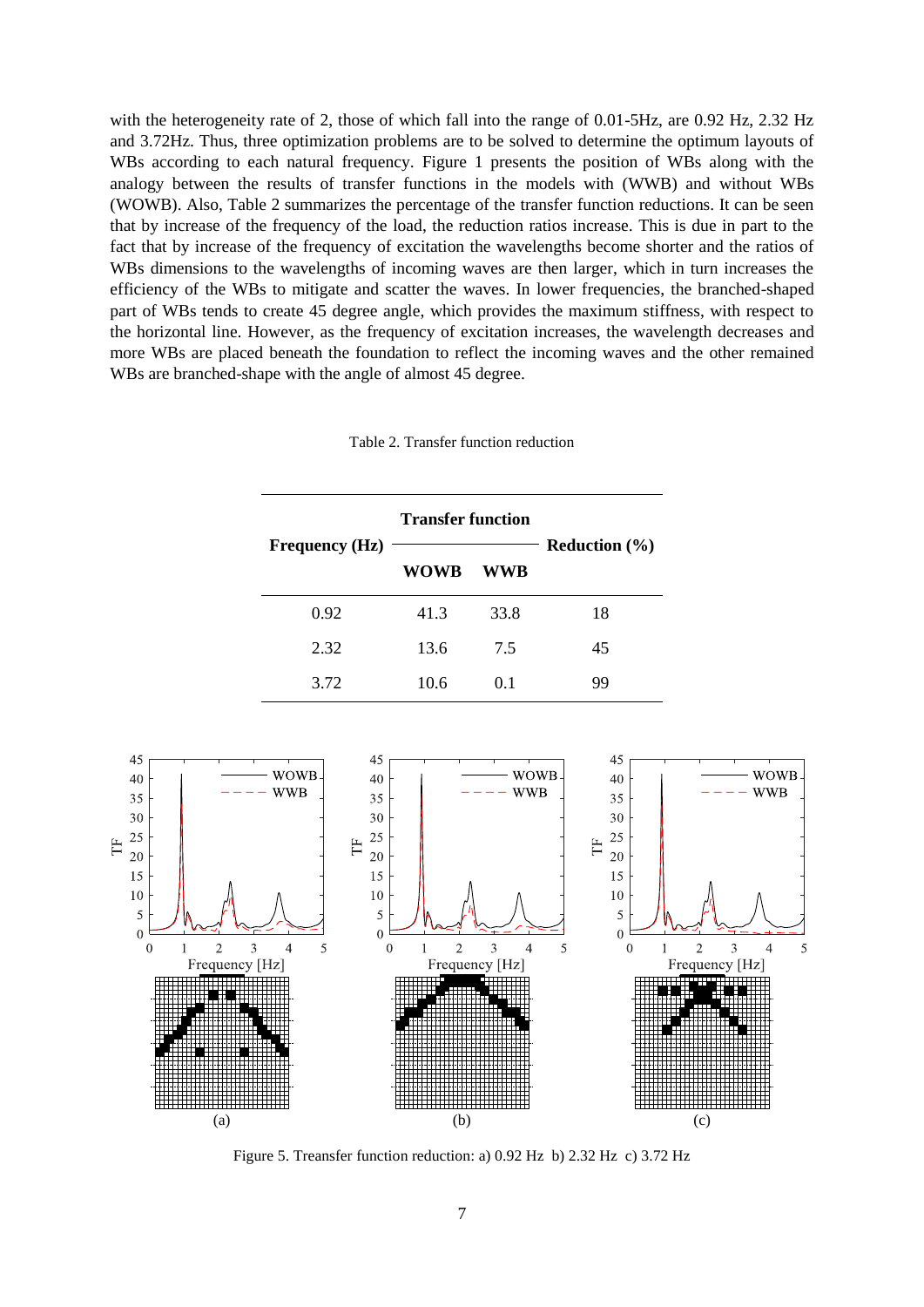The same trend of reduction is also achieved in the time domain with the form of Ricker wavelet of various predominant frequencies.

[Figure.](#page-7-0) 6 depicts the mean horizontal acceleration of protected nodes on the soil surface. The maximum acceleration has decreased by 21%, 60% and 87% under predominant frequency of 0.92 Hz, 2.32 Hz and 3.72 Hz, respectively.



Figure. 6. Mean horizontal acceleration at soil sutface under Ricker wavelet with the predominant frequncy of a) 0.92 Hz b) 2.32 Hz c) 3.72 Hz

# <span id="page-7-0"></span>**5. CONCLUSIONS**

To take the maximum advantage of WBs in decreasing the mean horizontal acceleration of a specific area on the soil surface under vertically propagating shear waves, GA optimization is utilized to obtain the optimum position of WBs within the medium. By applying the steady state harmonic excitation at the base of the soil deposit, the transfer function is thus determined. Therefore, the frequencies in which the resonance occurs are defined. These frequencies are chosen as the frequency of the optimization function, since as a result of amplifications, the amplitude of earthquake load of frequency content close to these natural frequencies are intensified. After determining the optimum layouts of WBs in the frequency domain, their influence on vibration reduction in the time domain under various Riker wave lets is examined. As the frequency content of excitation increases, the high level of vibration reduction can be achieved using optimally located WBs. Moreover, higher frequency of excitation leads to the condition that the WBs tends to locate beneath the foundation to reflect more portion of incoming waves. The optimum position of WBs in lower frequency, which is obtained by coupled FE-GA, is gained such as two branches with almost 45 degree with respect to the horizontal axis, which in turn provide the maximum stiffness.

In order to make conclusive results, it is of importance to investigate the effect of vertical vibration on the WBs position along with horizontal one in the future studies.

#### **6. REFERENCES**

Ahmad S, Al-Hussaini TM, Fishman KL (1996). Investigation on Active Isolation of Machine Foundations by Open Trenches. *Journal of Geotechnical Engineering* 122(6):454–61.

Al-Hussaini TM. Ahmad S (1996). Active Isolation of Machine Foundations by in-Filled Trench Barriers. *Journal of Geotechnical Engineering* 122(4):288–94.

Alzawi, Ashref, Hesham El Naggar (2011). Full Scale Experimental Study on Vibration Scattering Using Open